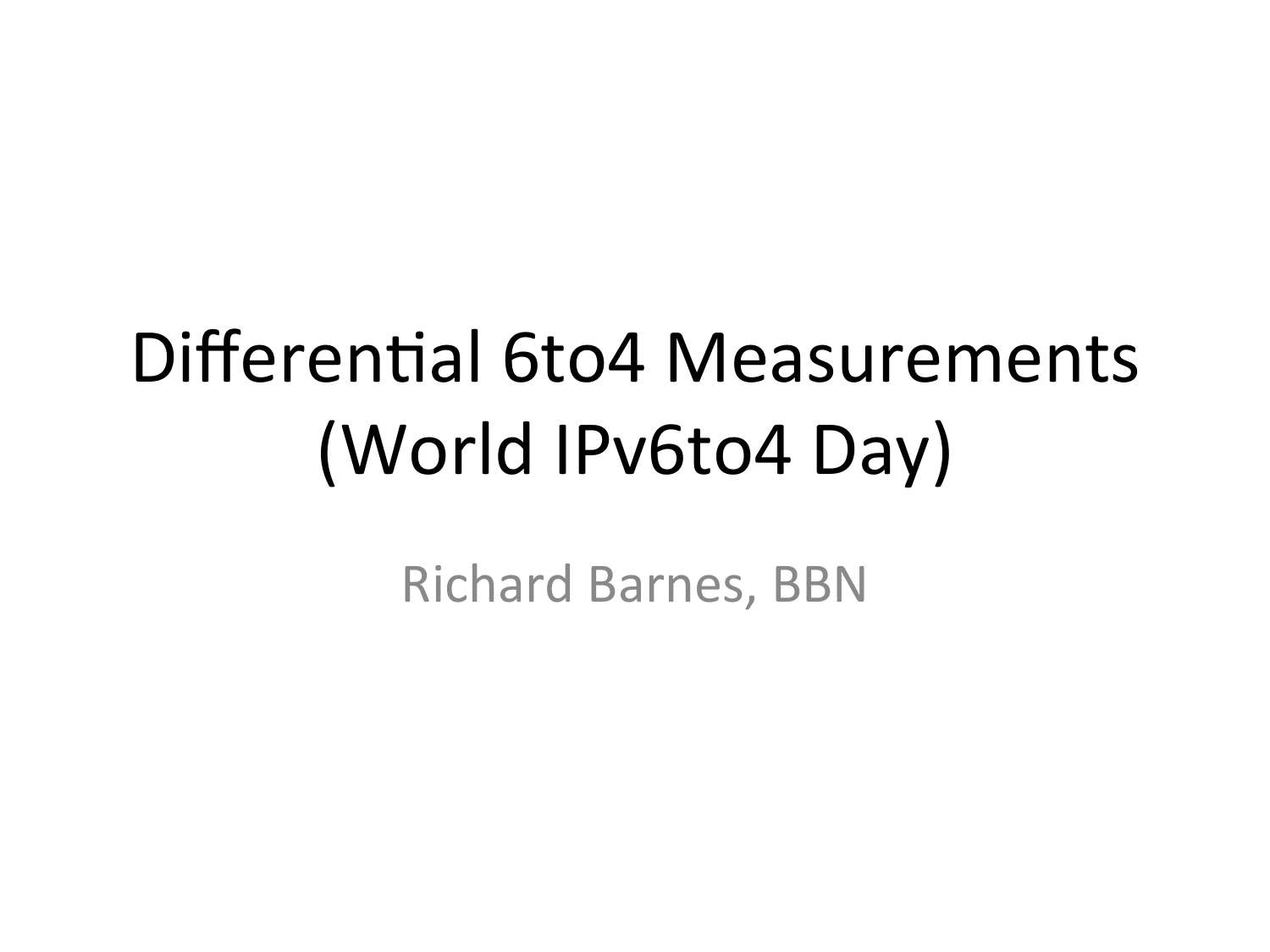## Methodology



• Single vantage point from edge of BBN/ Cambridge network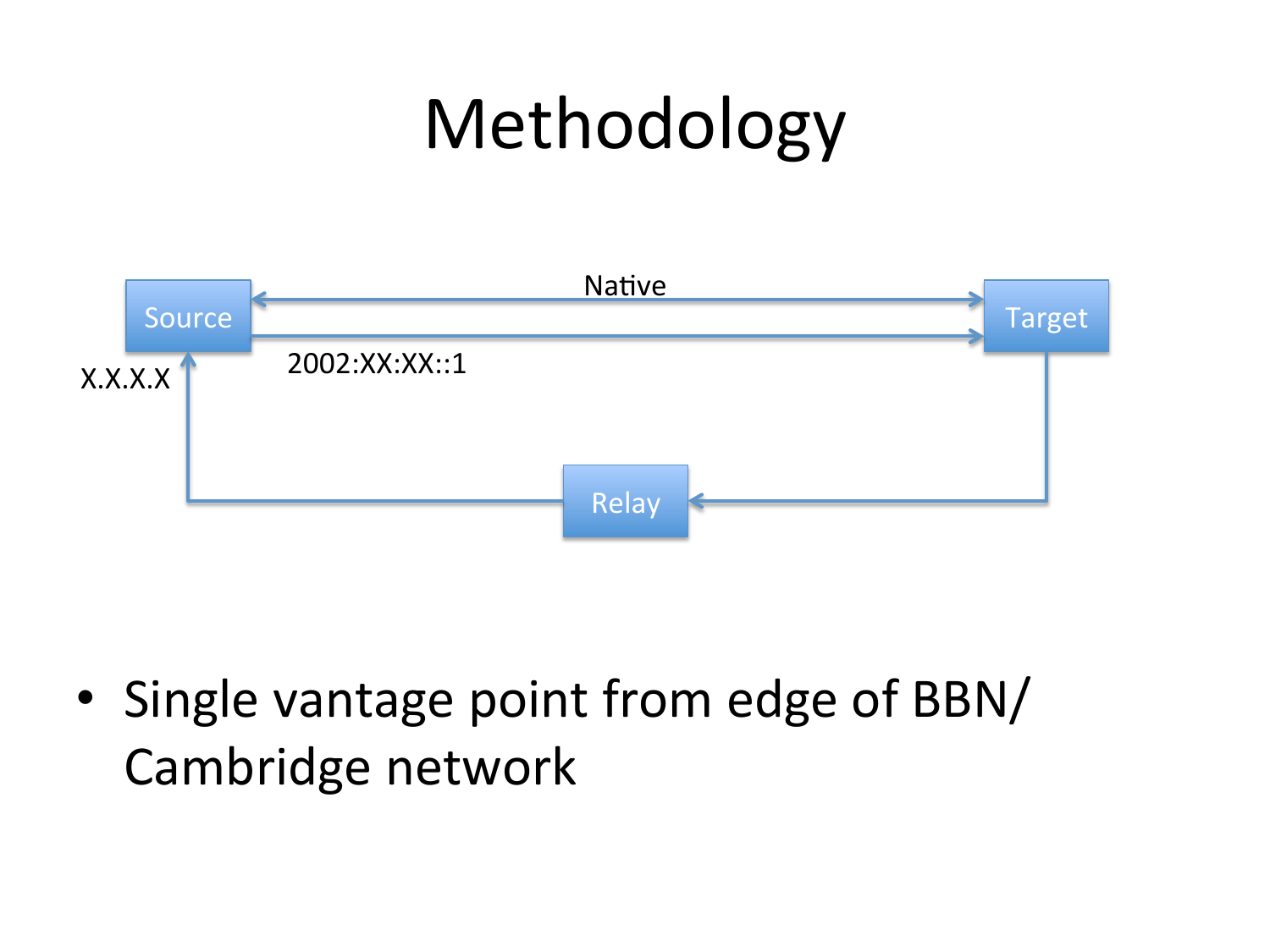

#### Mean, min, and max RTTs by target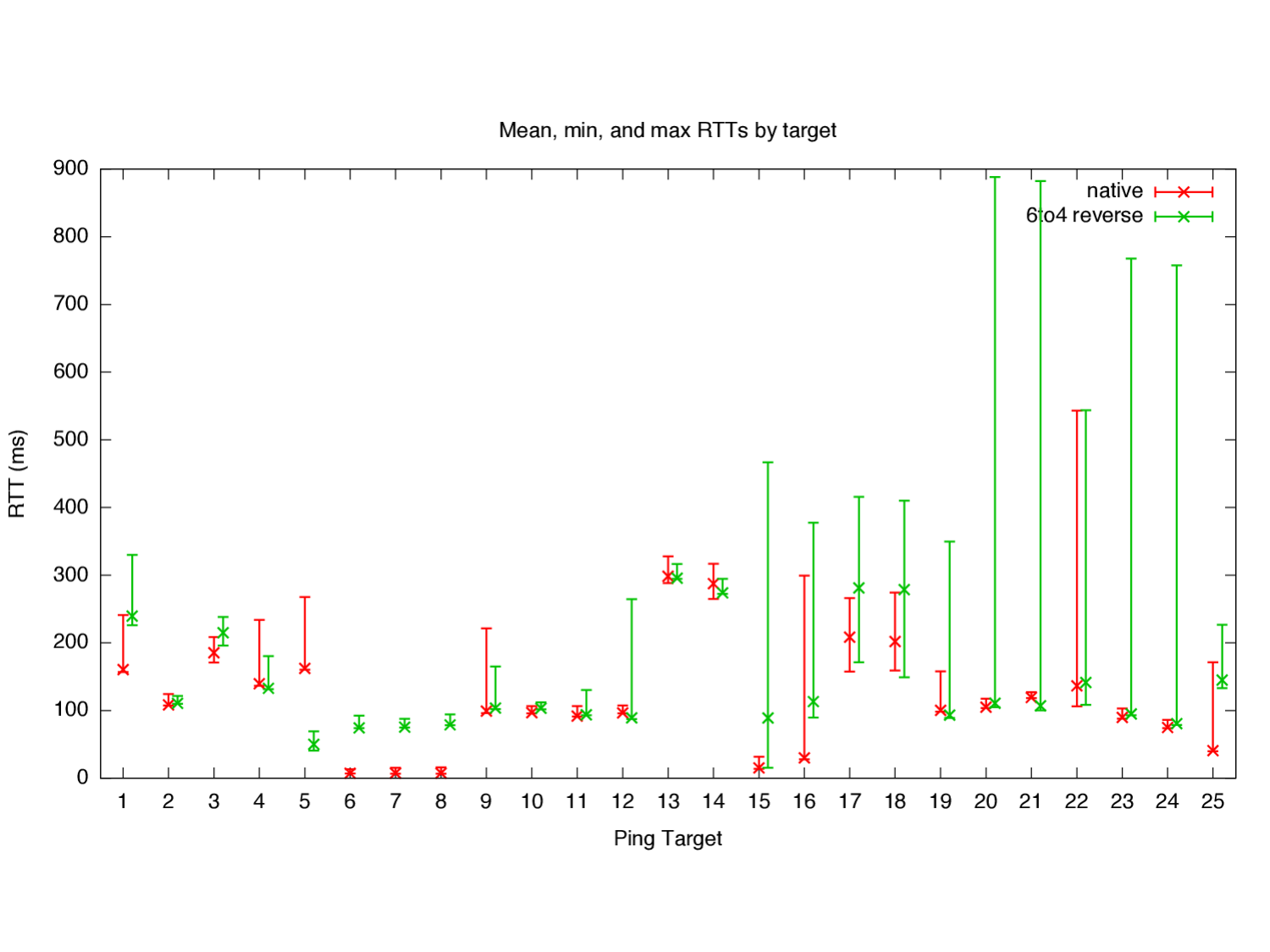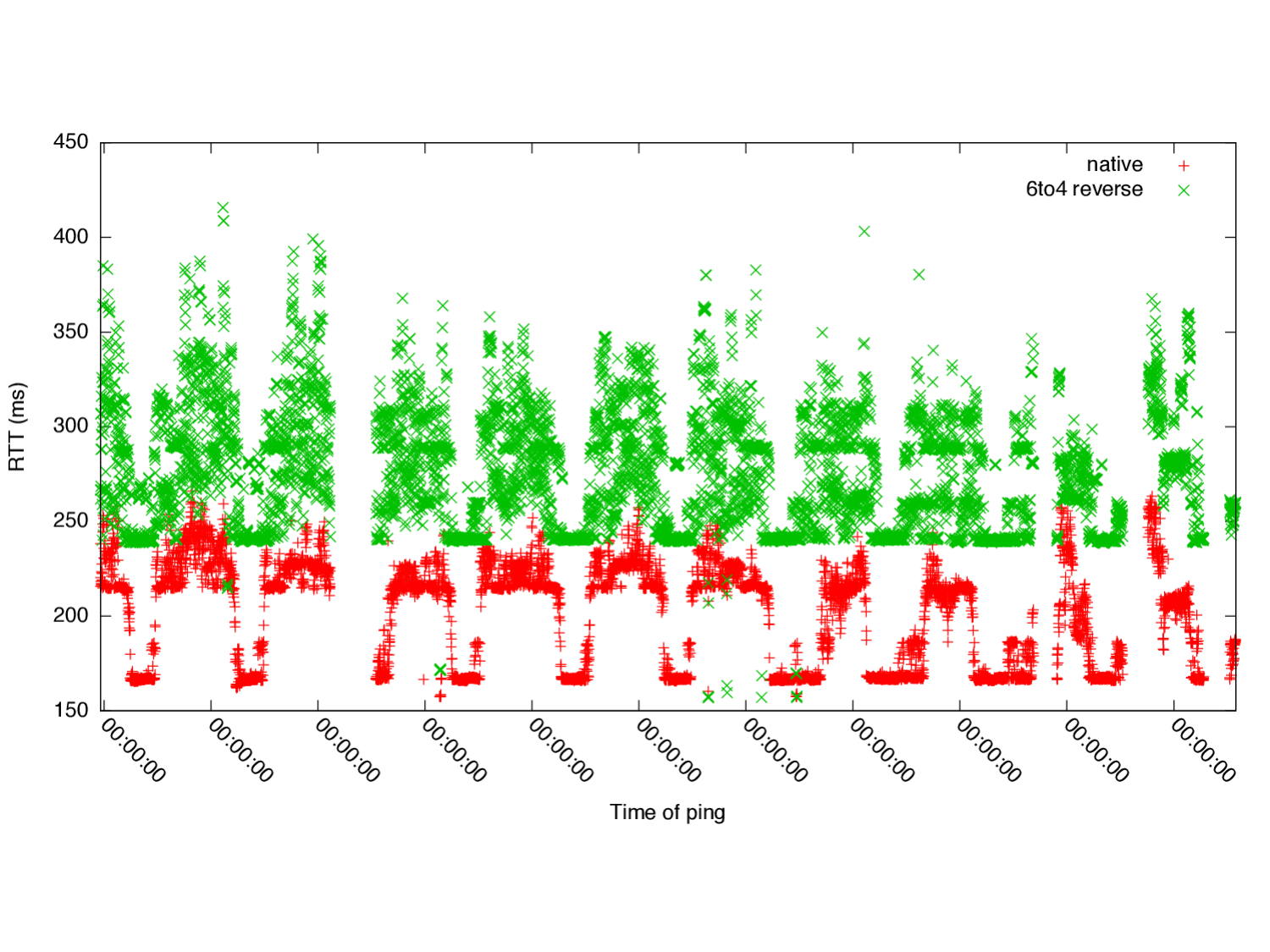### Data show and tell...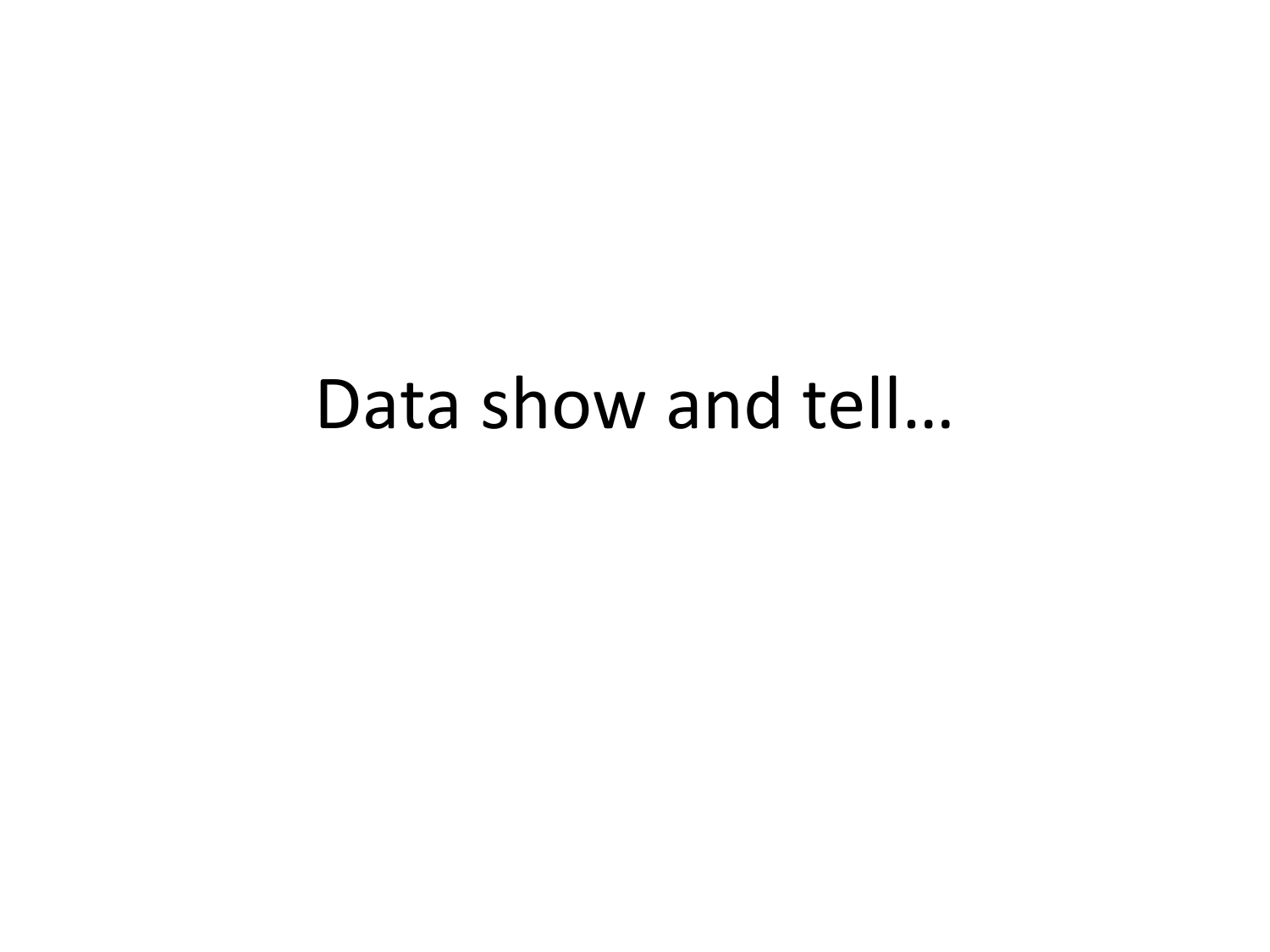RTT to 2001:350:4000:2::2 (www.interop.jp)



Time of ping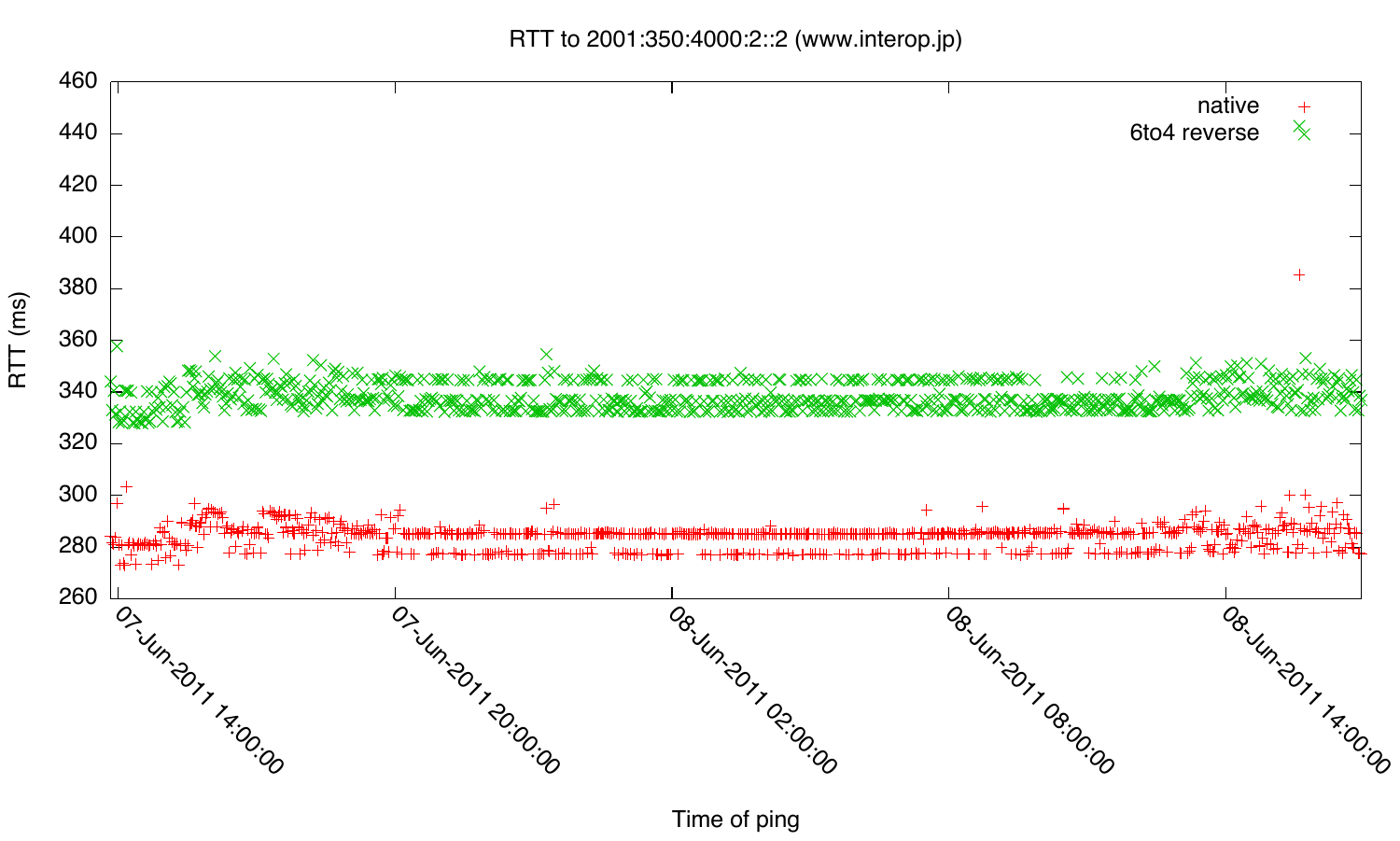RTT to 2001:1890:124e:500::3 (www.dlink.com)



Time of ping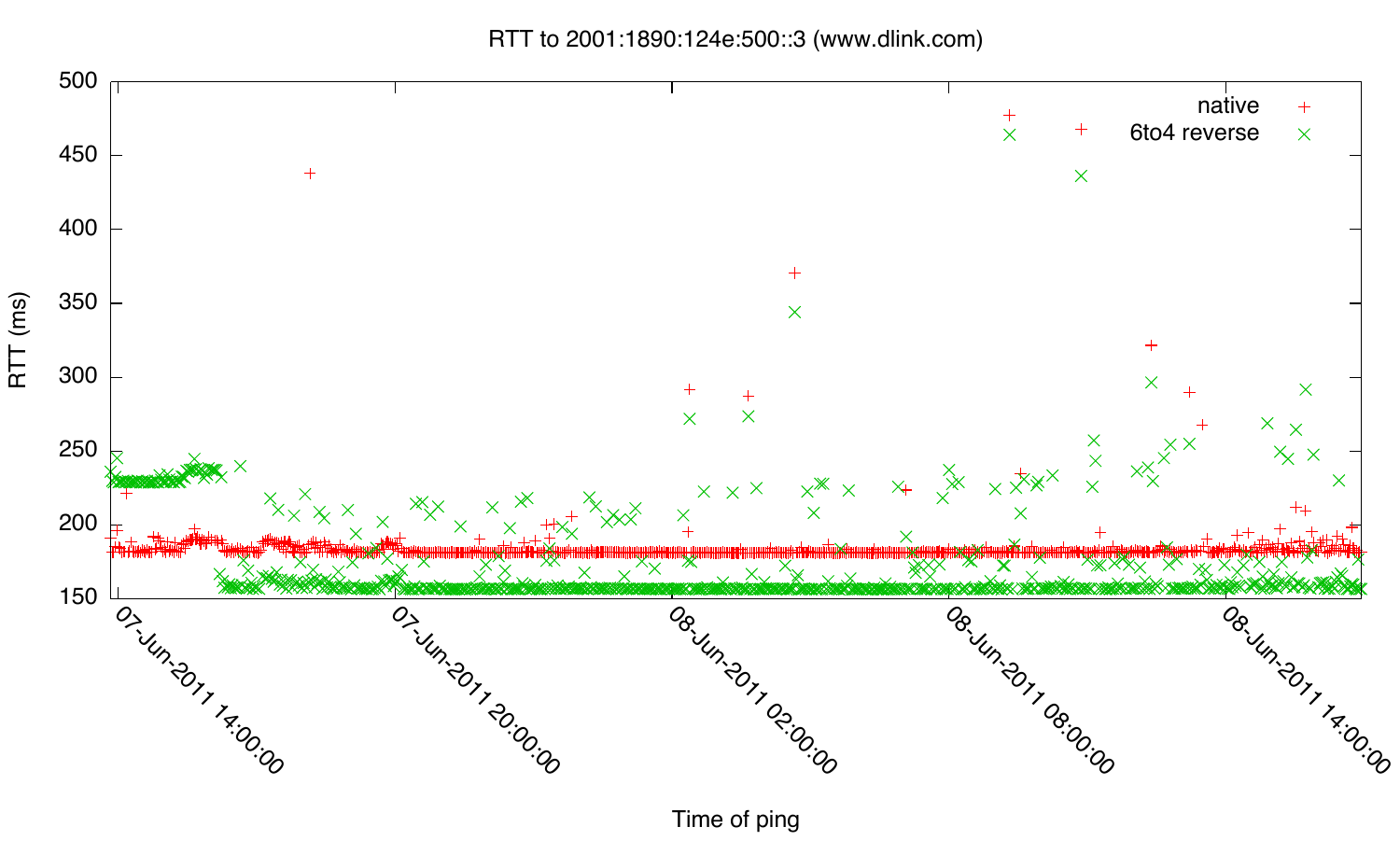

RTT (ms)

RTT to 2001:1810:1000:5::1001 (www.hostopia.com)

Time of ping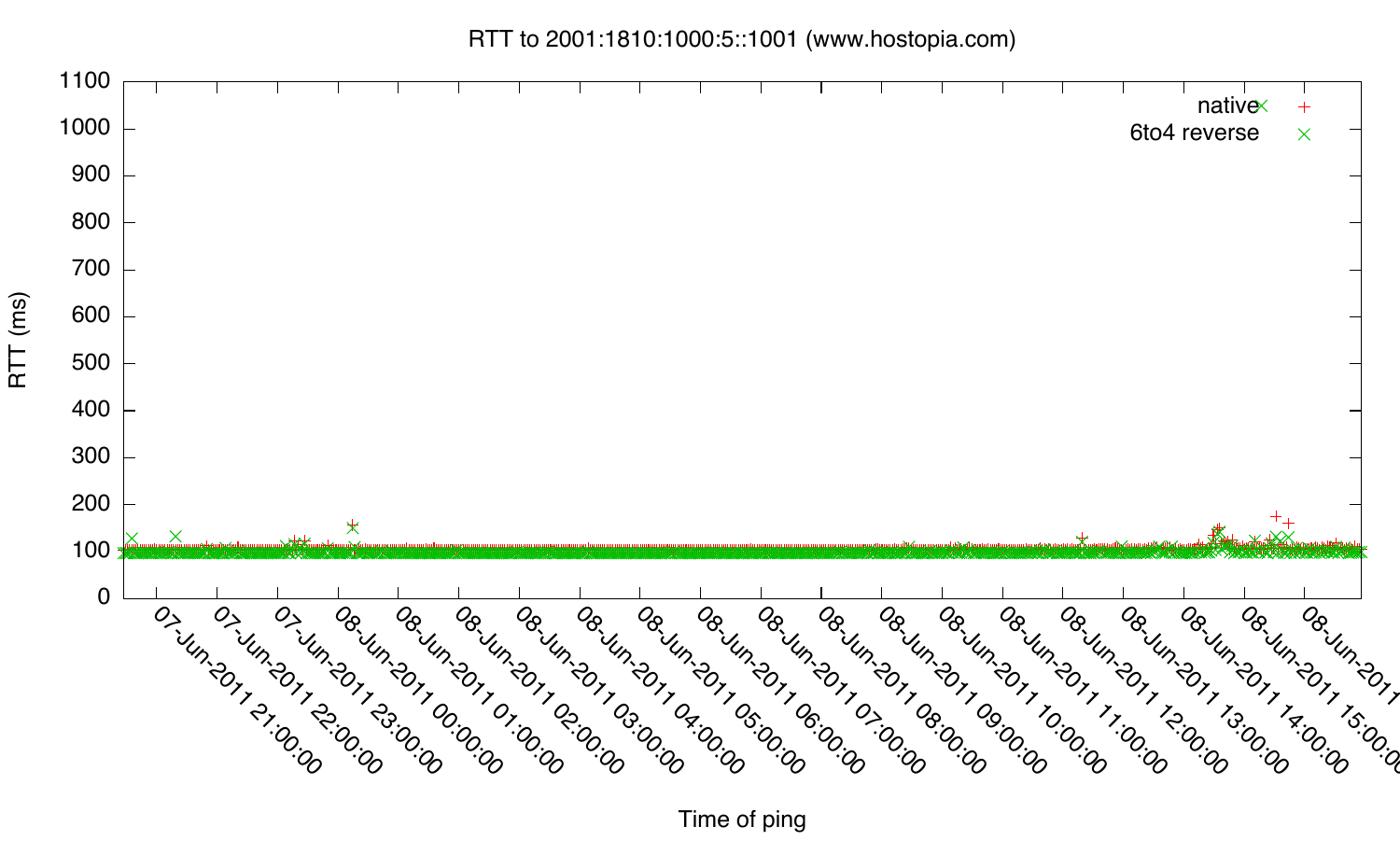

Time of ping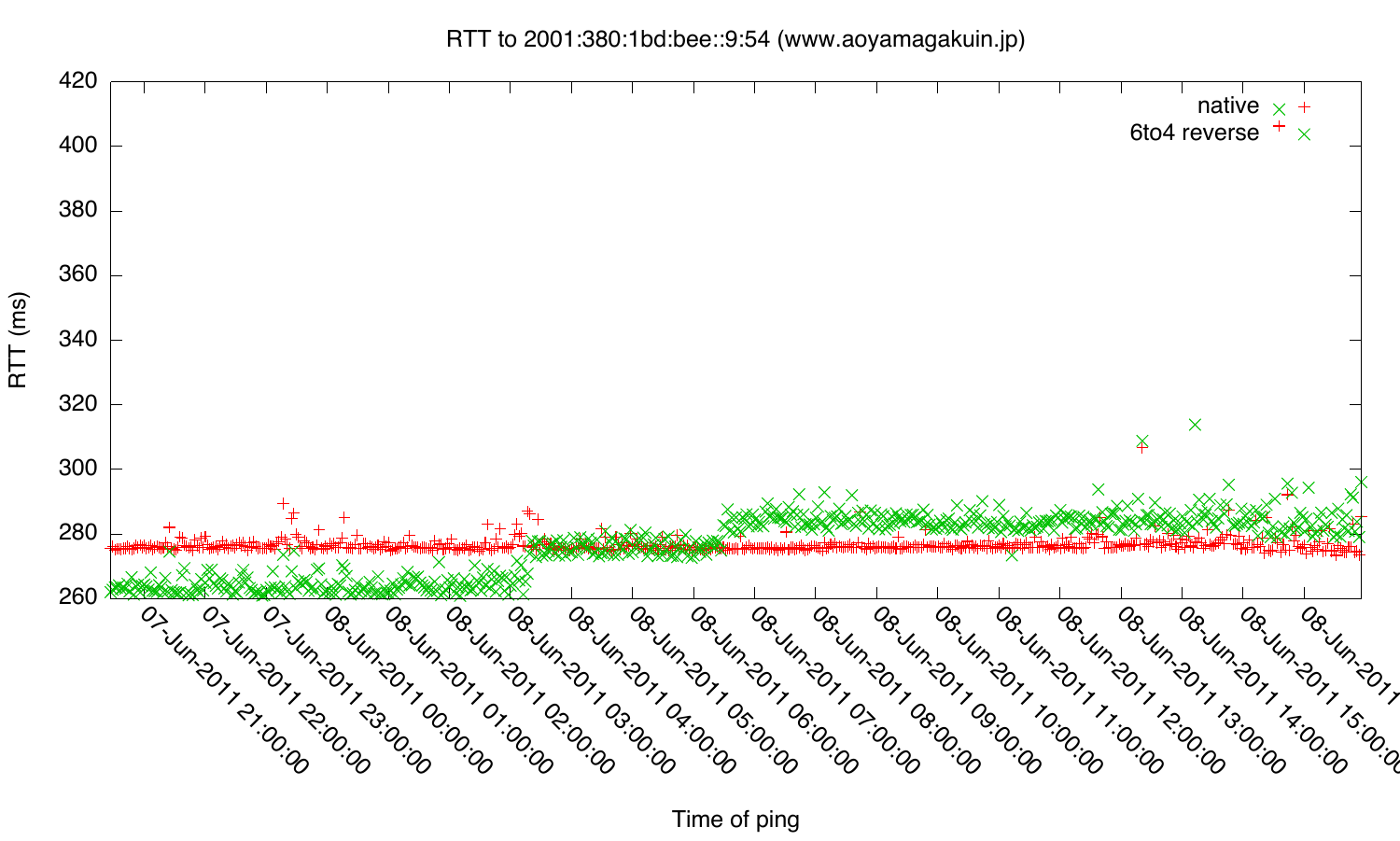RTT to 2001:200:1c0:3601::80:1 (www.w3.org)



Time of ping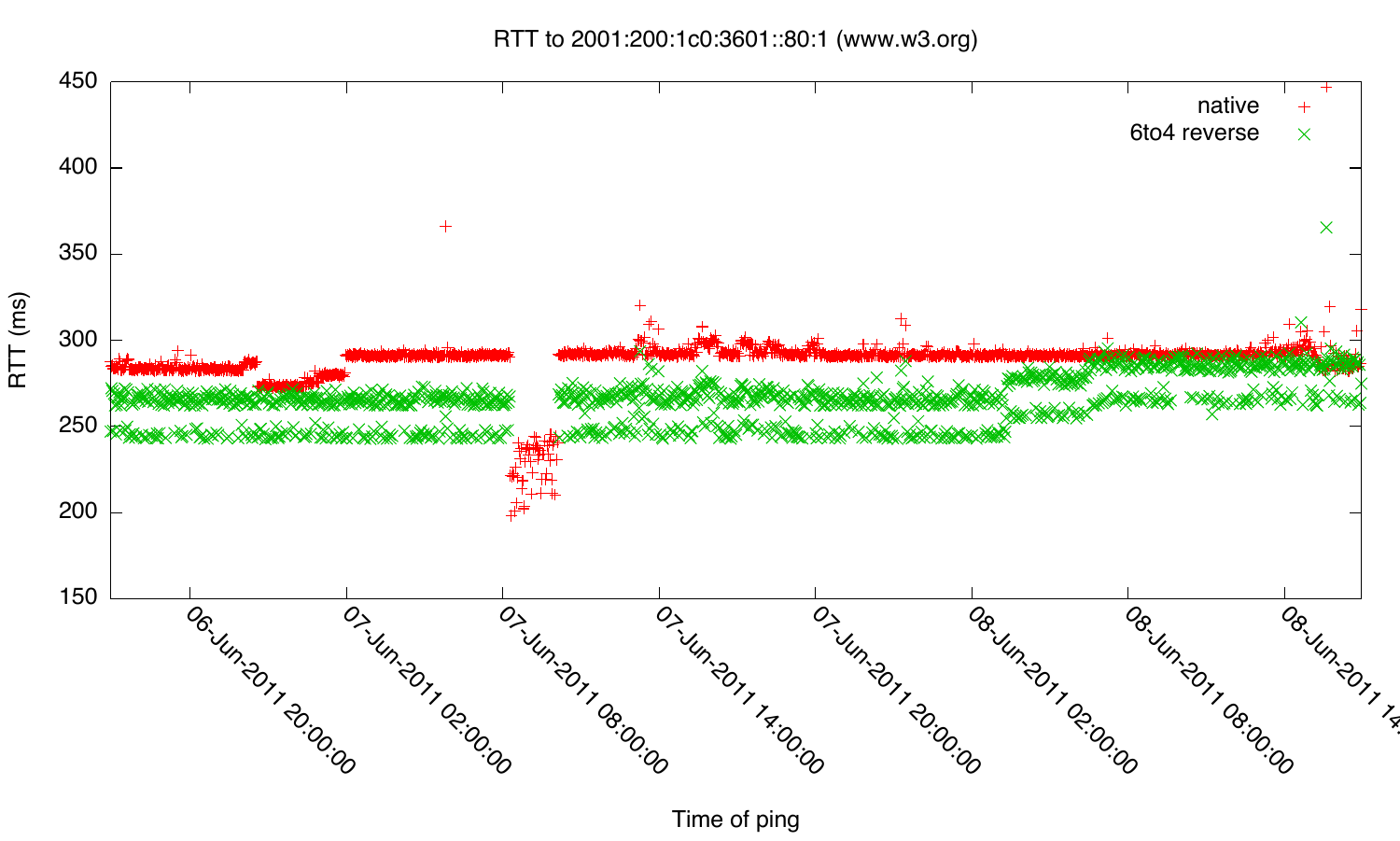RTT to 2001:1398:16:4:6::1 (www.ipv6.cl)



Time of ping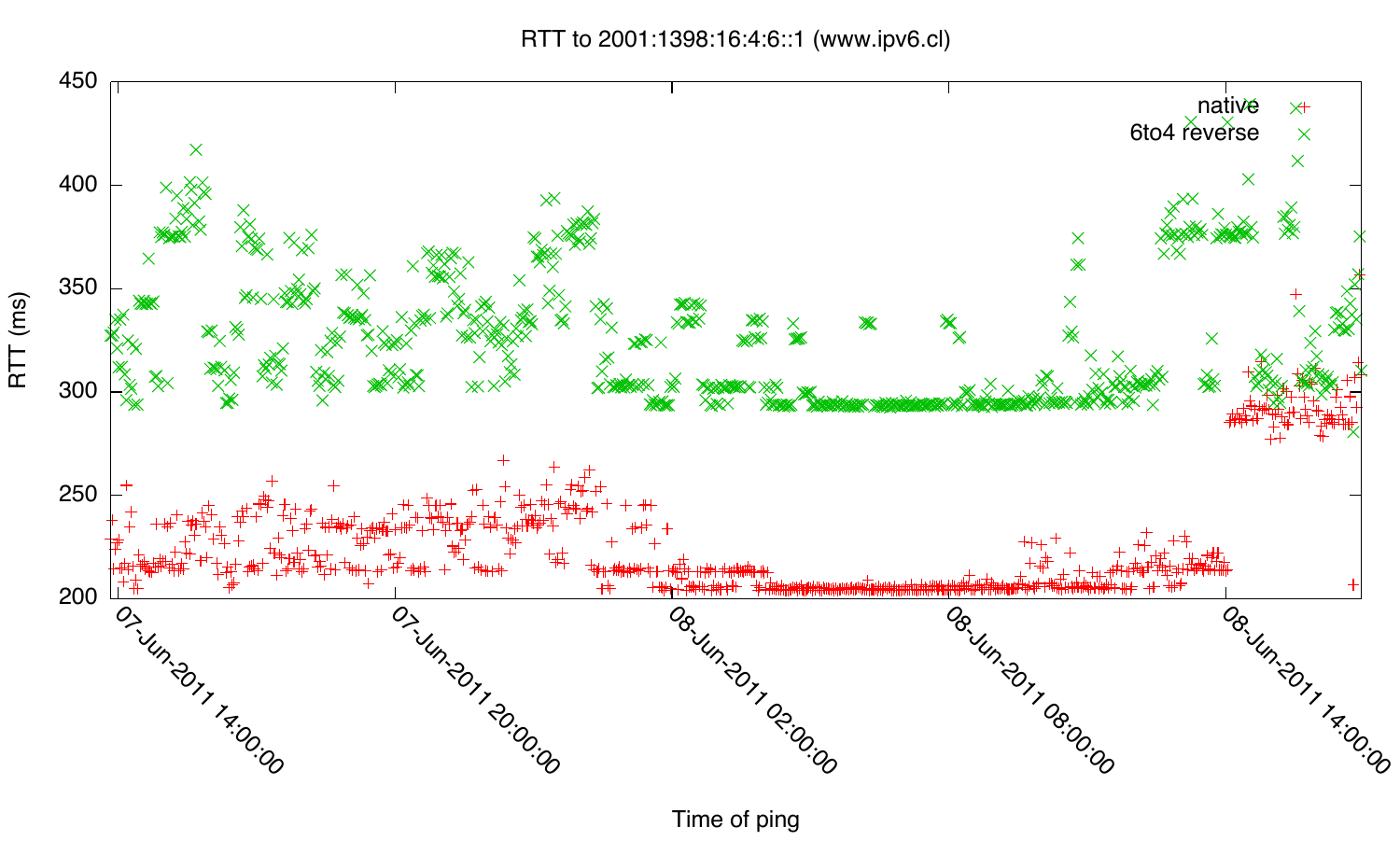RTT to 2001:200:901:2::3 (www.jp.apan.net)



Time of ping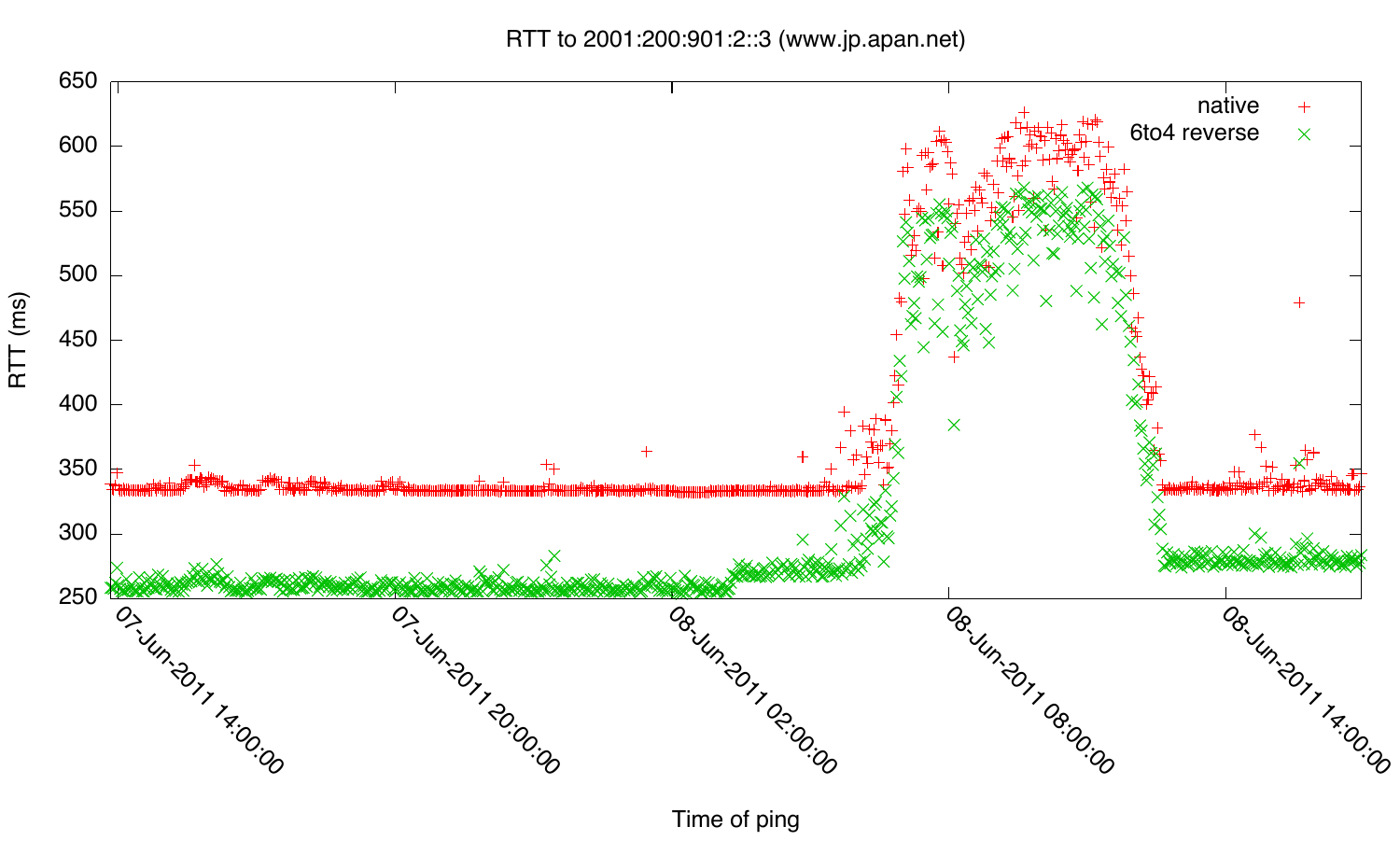RTT to 2a01:8900:0:1::b00b:1e5 (ipv6.luns.net.uk)



Time of ping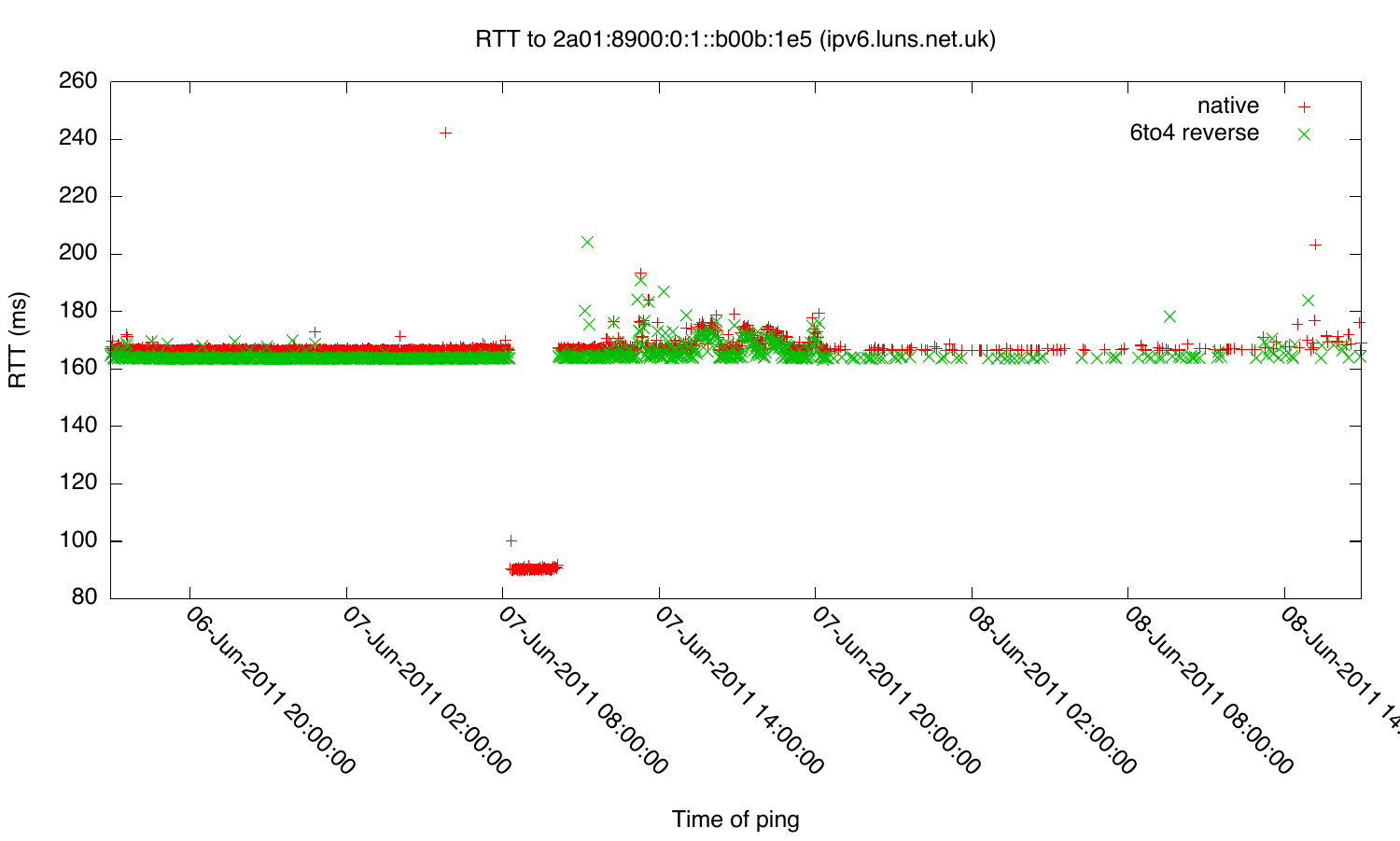RTT to 2a01:c0:2:c0de::c001 (www.kaweb.co.uk)



Time of ping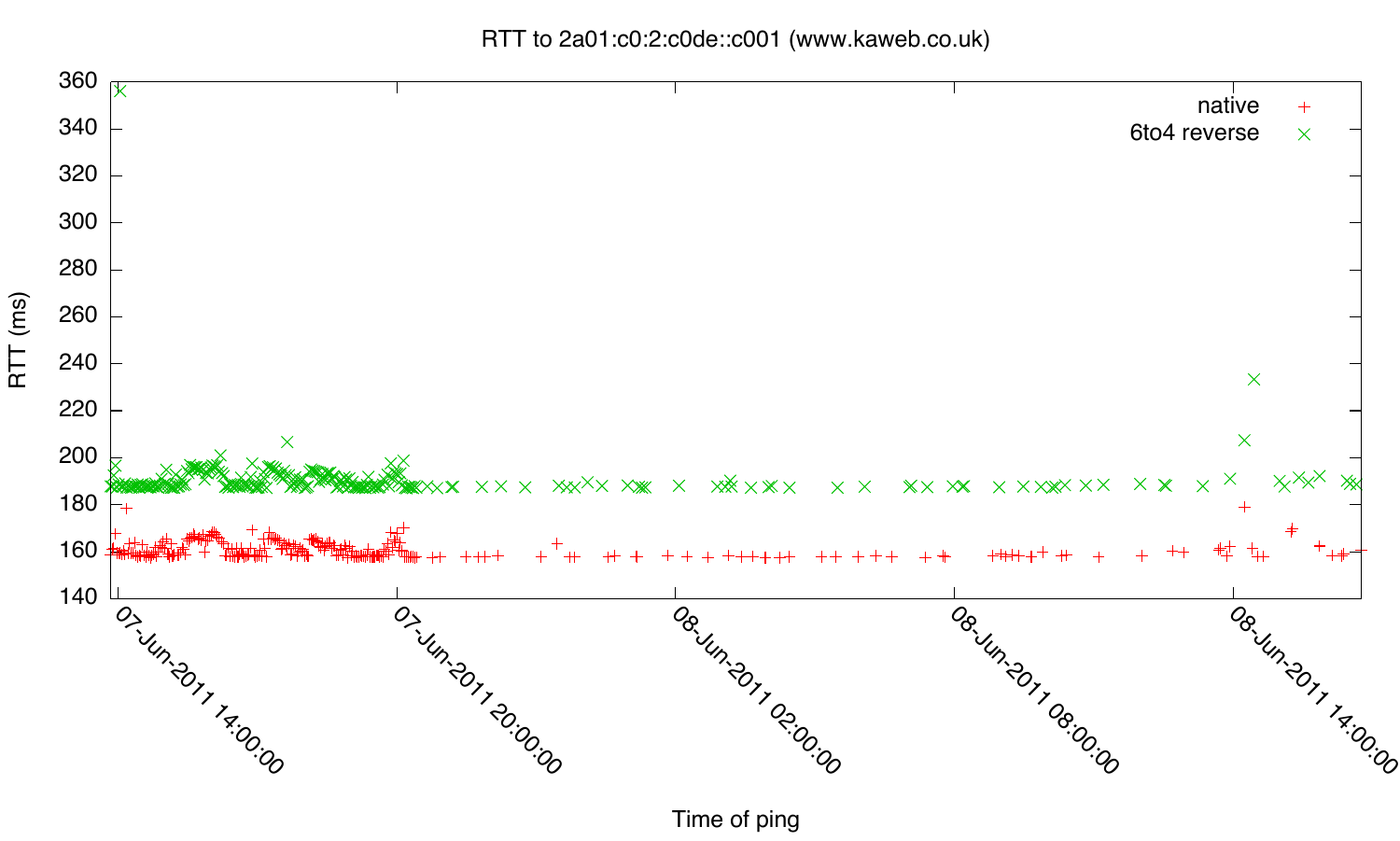Mean, min, and max RTTs by target



Ping Target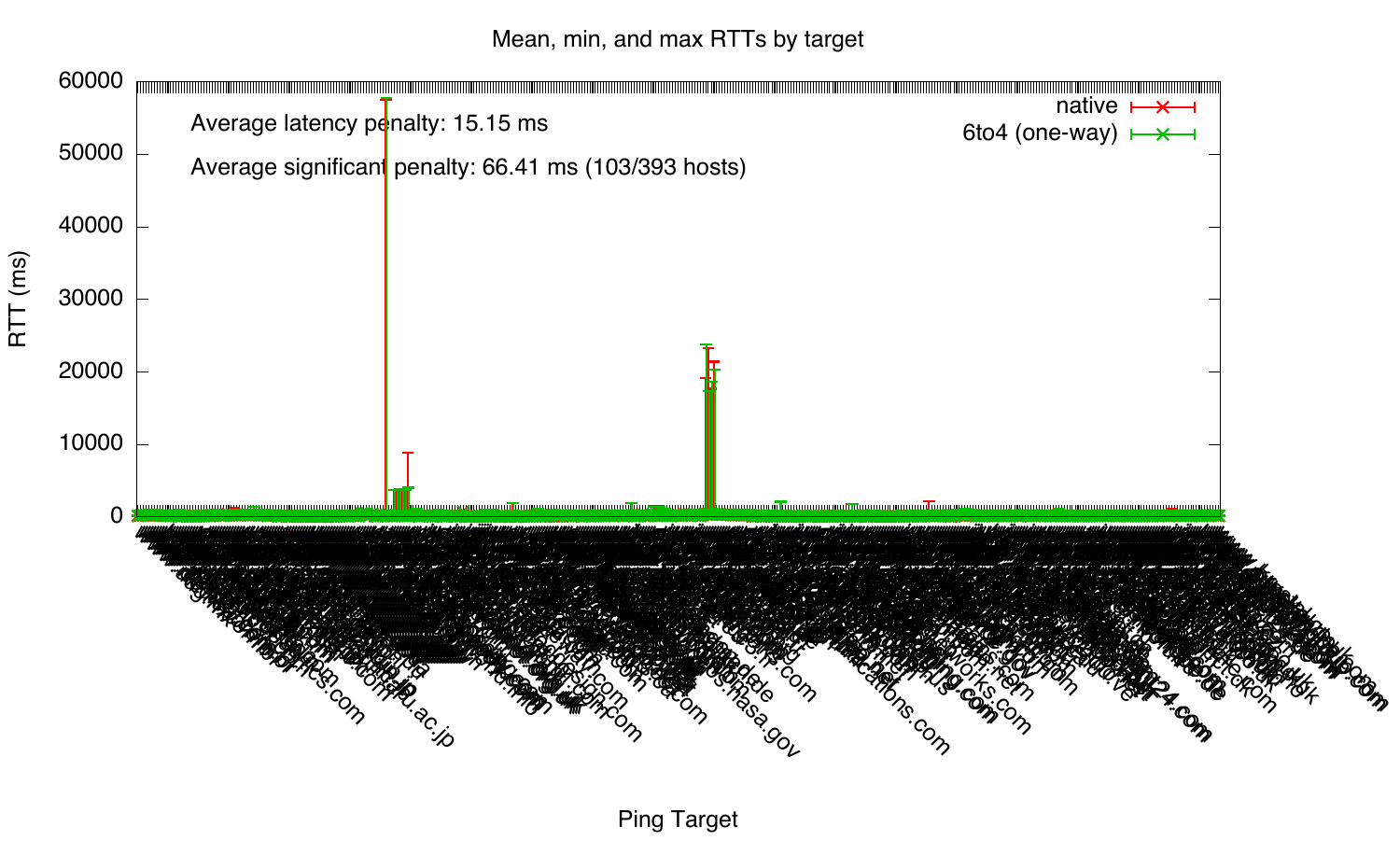# Findings

- Overall, no obvious global trends - The 6to4 infrastructure did not melt down
- Average latency penalty: 15.15 ms
- Average penalty >10ms: 66.14 ms - 103/393 hosts had "significant" penalties
- Slightly more volatility with 6to4 than native